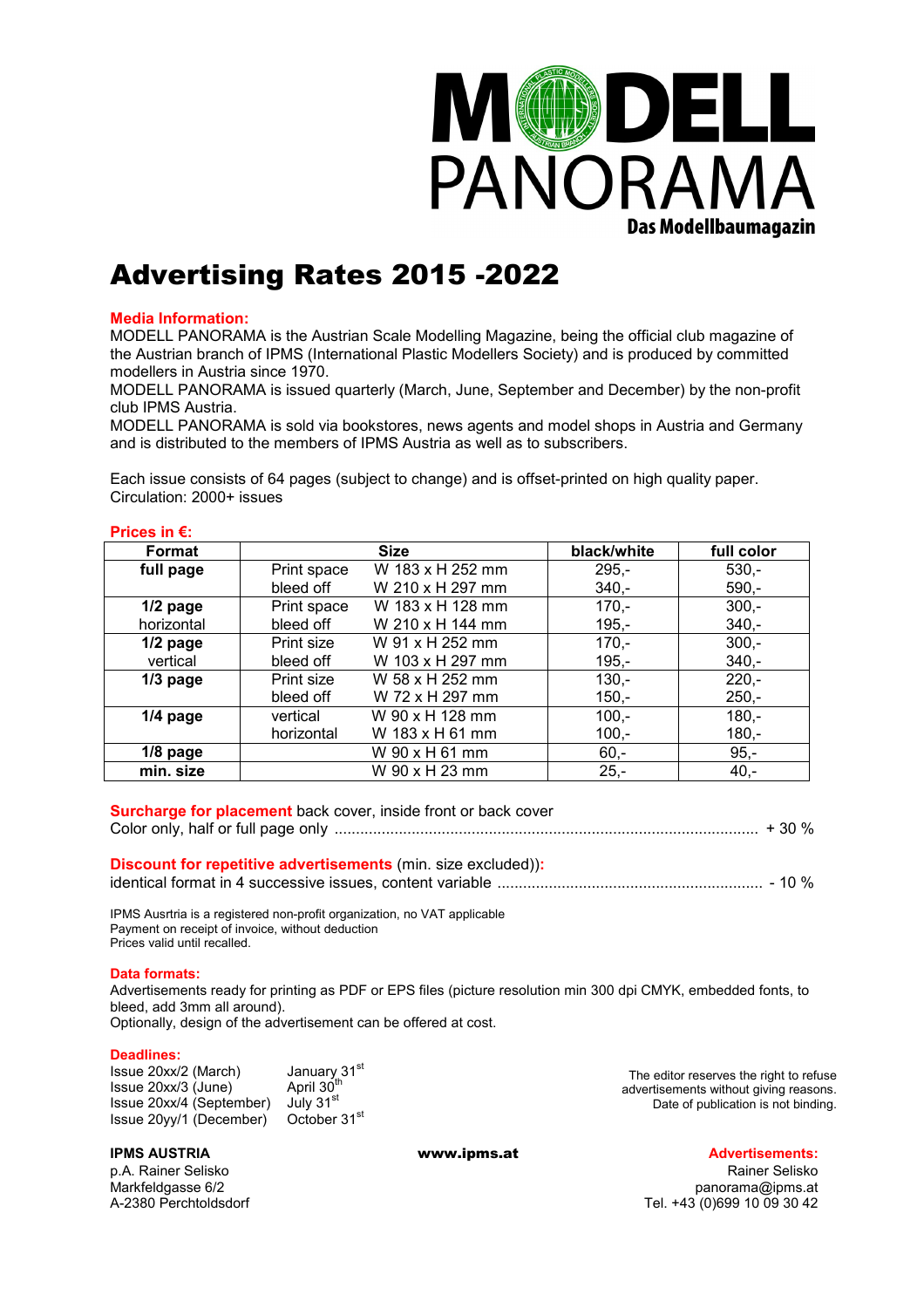## **Inseratenformate Advertisement sizes**



| <b>Tripage</b><br>to bleed |                                 |  |  |  |  |
|----------------------------|---------------------------------|--|--|--|--|
|                            | width 210 mm<br>height 297 mm   |  |  |  |  |
|                            | 1/2 page horizontal<br>to bleed |  |  |  |  |
| حا4اھ ٺيو                  | <b>Inn Inn</b>                  |  |  |  |  |

page **to bleed**



width 210 mm height 144 mm



## **to bleed** width 103 mm

**1/2 page vertical**

height 297 mm

**1/3 page vertical to bleed**

> width 72 mm height 297 mm

> > **horizontal**



width 183 mm<br>height 61 mm height



**1/8 page**

**1/4 page**

width 90 mm<br>height 61 mm height



### **1/1 page type area**

width 183 mm height 252 mm



### **1/2 page horizontal type area**

width 183 mm height 128 mm



## **1/2 page vertical type area**

width 90 mm height 252 mm



## **1/3 page vertical type area**

width 58 mm height 252 mm



**1/4 page vertical**

width 90 mm<br>height 128 mm 128 mm



**Min. size**

width 90 mm height 23 mm